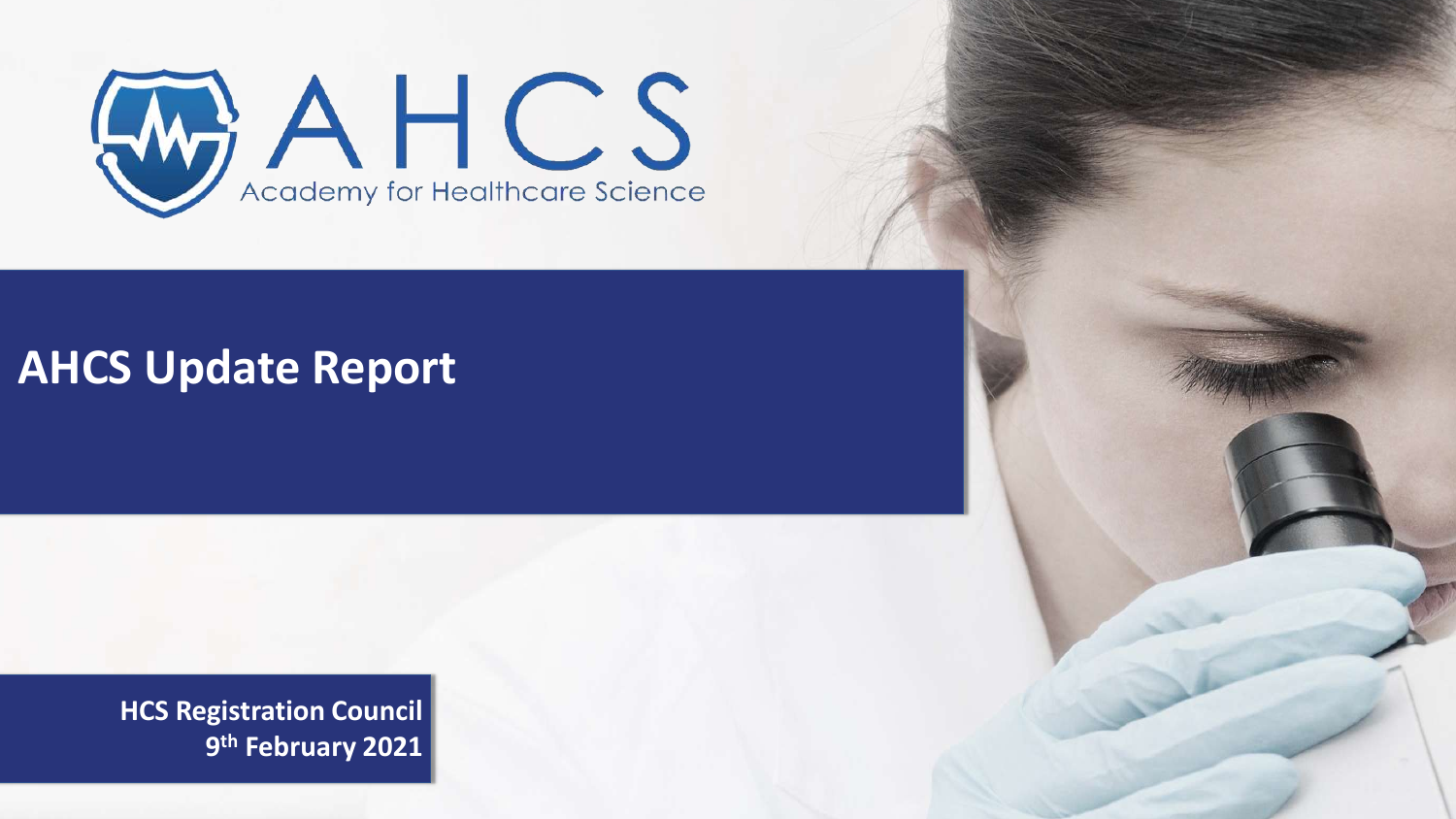## **CPD Audit**

- CPD Audit of HCS practitioner registrants suspended since March 2020 due to pressures on NHS staff resulting from Covid-19 pandemic
- Council agreed to monitor the situation with decision to be reviewed in June 2021
- CPD Audit process to be revised:
	- $\circ$  to link with practitioner's personal appraisal & development plans
	- o statements and evidence to be signed off by their line manager
	- o full proposal to be presented in June 2021





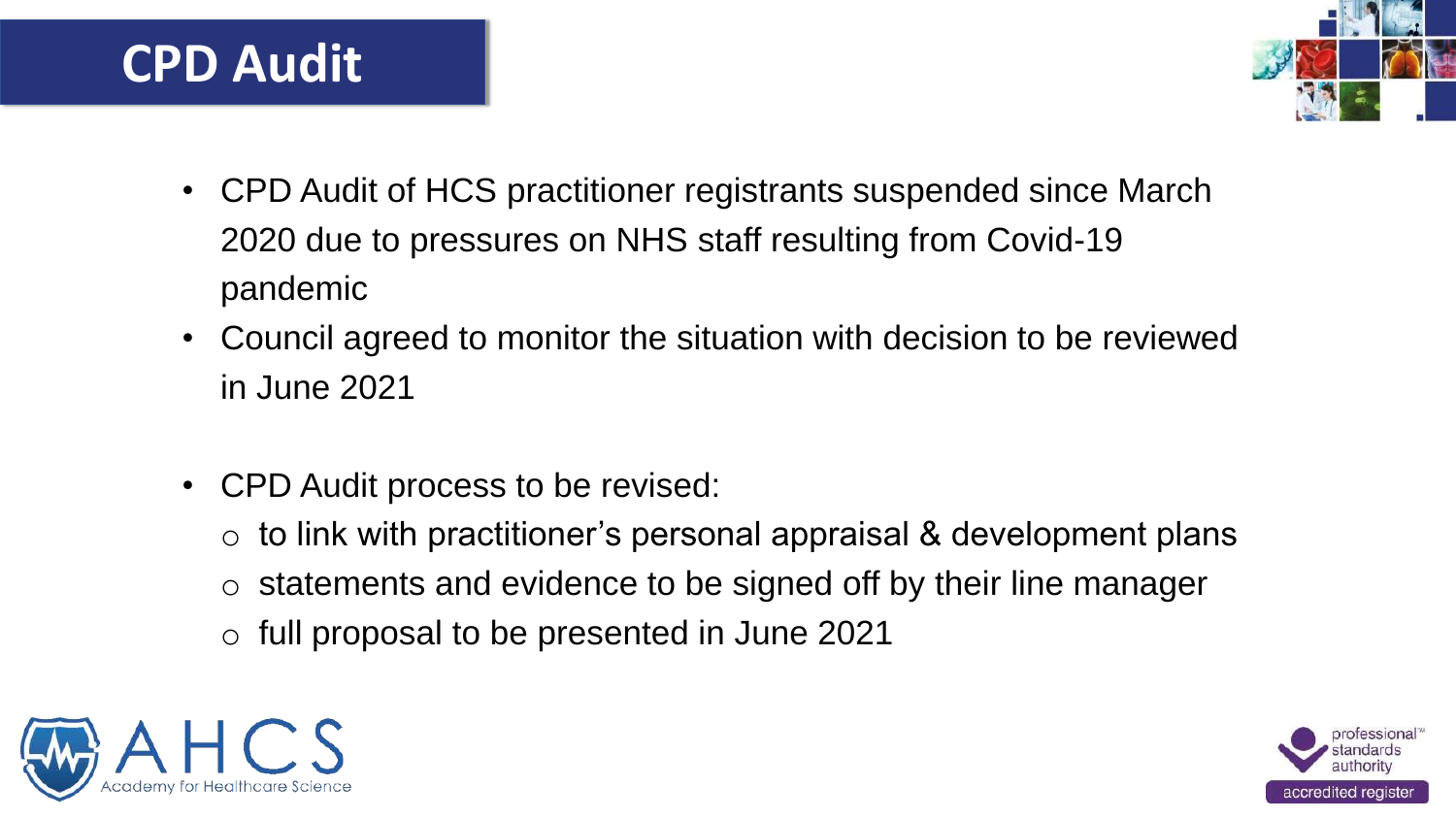## **Equivalence**

- Equivalence numbers are increasing consistently
- More enquiries about Practitioner Training Programme (PTP) Equivalence
- More recognition of these roles and the importance of registration in response to the Covid-19 pandemic
- Higher Specialist Scientist application completion figures are increasing, but slower than expected
- NSHCS have advised that this is due to the impact of Covid-19 on trainees completing their programmes





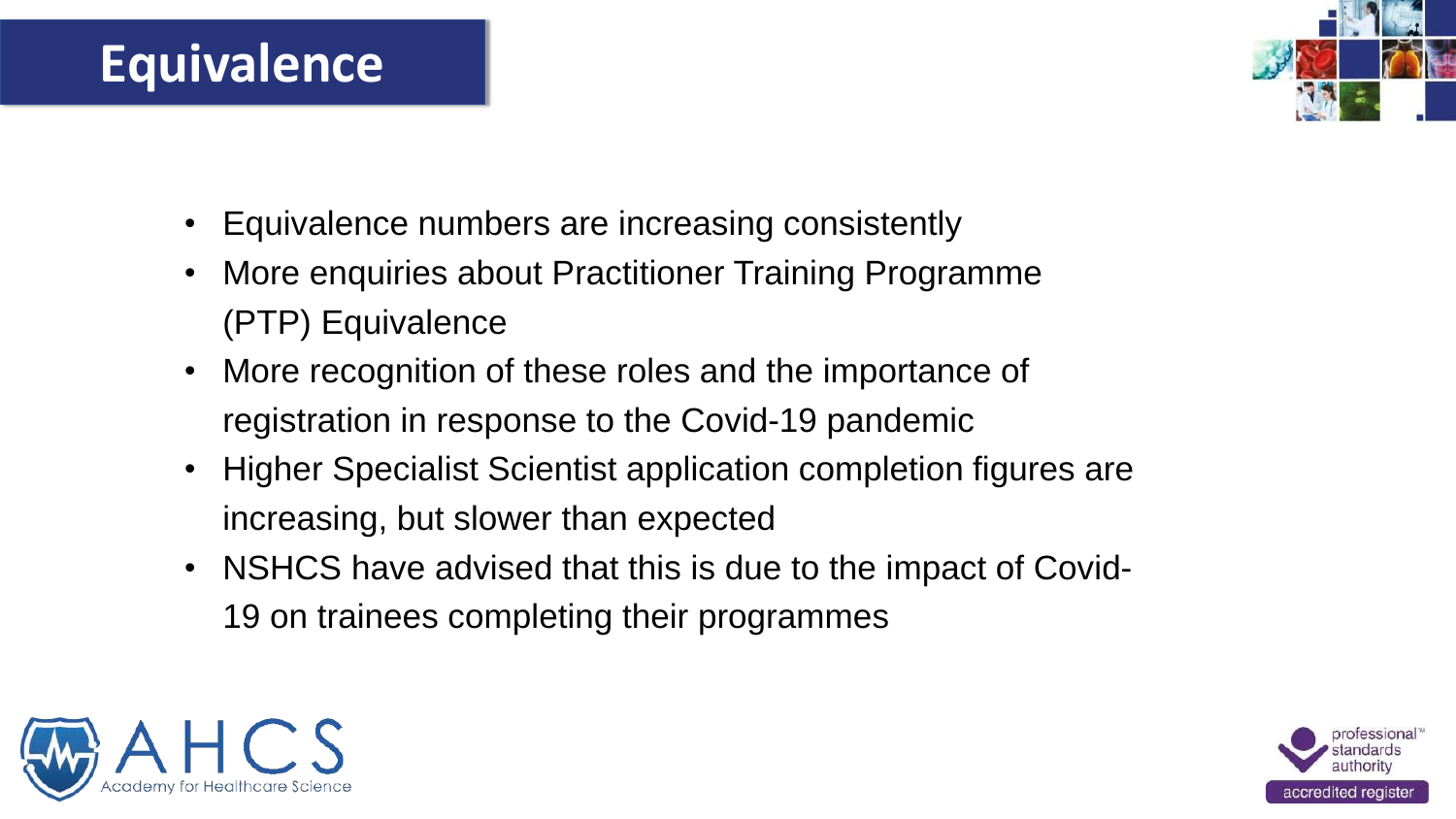# **Quality Assurance**

## **GCRB observation**

- Head of Standards observation of Genetic Counsellor Registration Board registrant assessment process
- The process is rigorous and robust
- Can be time-intensive particularly for the moderators
- The number of moderators is under review





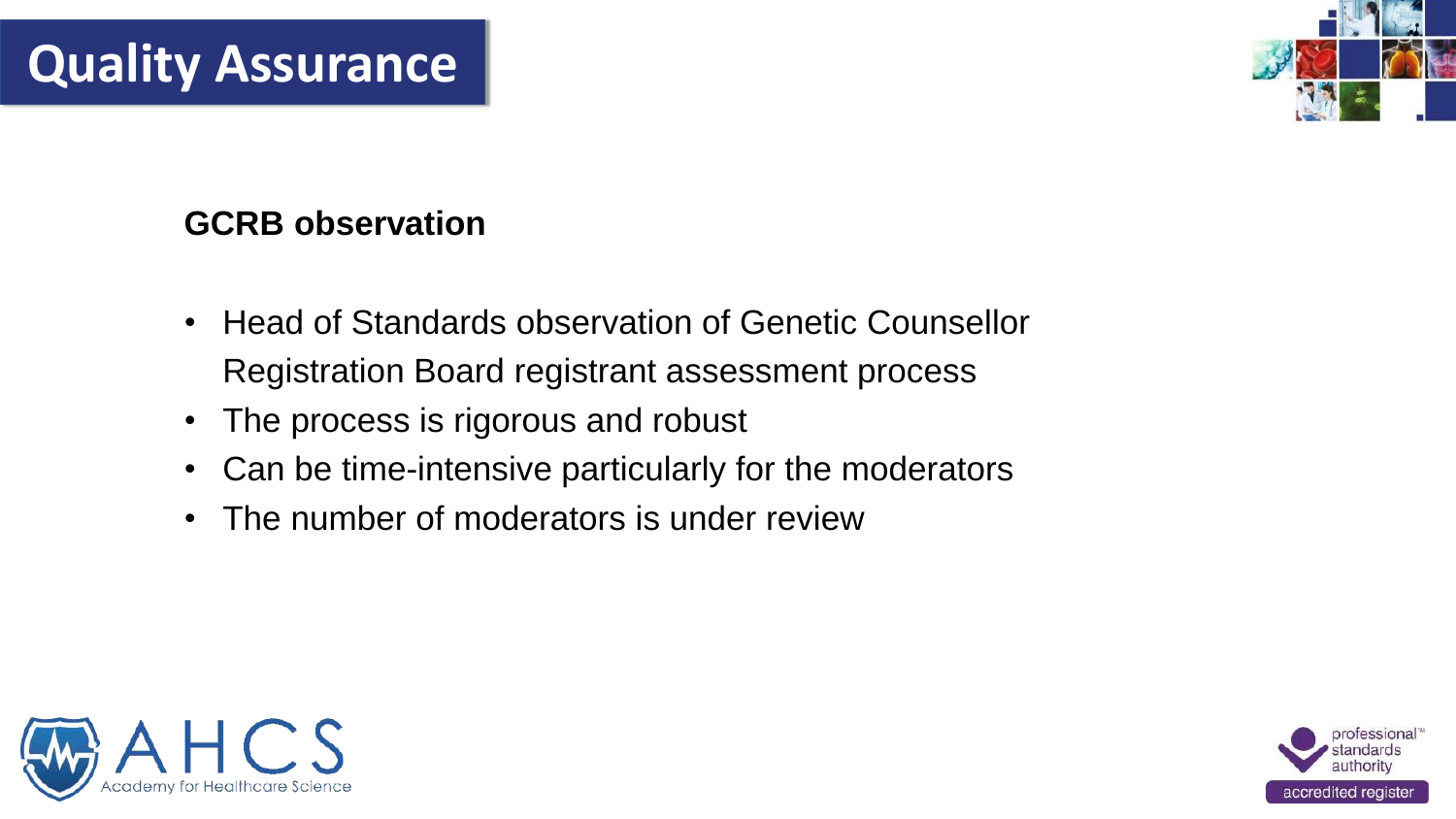# **Quality Assurance**

## **Practitioner Training Programme – Completion & Registration**

- A proposal was received to introduce a third algorithm to calculate final degree classifications, to mitigate the impact of the Covid-19 pandemic on learning
- It is not for the Academy to have a view on how Universities determine their degree classifications
- Registration Council's remit is whether the outcomes have been achieved successfully in order for candidates to apply for registration.





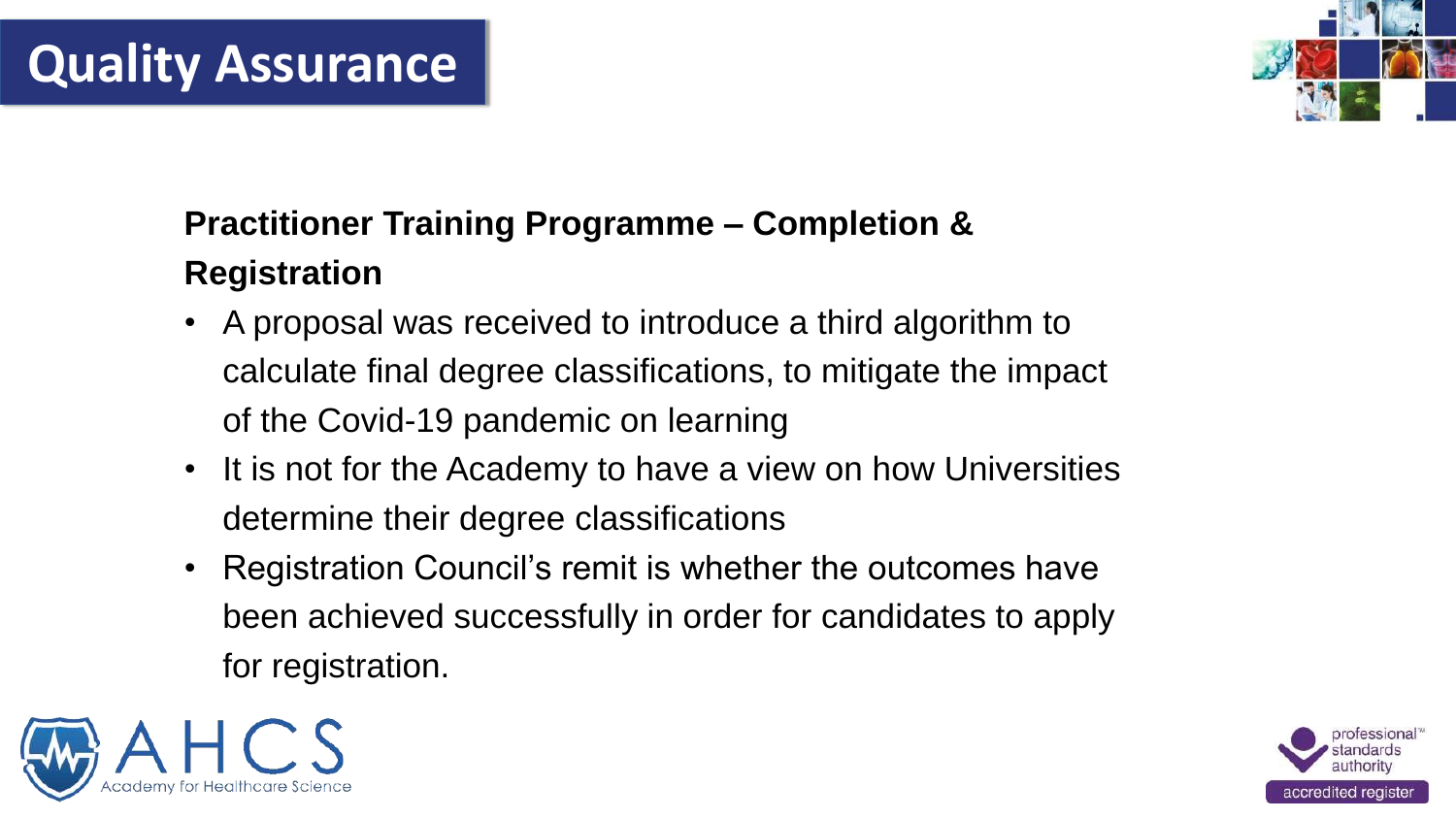# **Learning thoughts on Apprenticeships**

- Academy will soon be ceasing its External Quality Assurance (EQA) role, handing over to either Ofqual or the Office for Students
- Uptake of apprenticeships at Level 2 (Healthcare Science Associate) and Level 4 (Healthcare Science Associate) slower than expected
- Covid-19 had a significant impact on completing the End-Point Assessment (EPA)
- Implementation of the published EPA plans for the Level 2 and Level 4 HCS apprenticeship was challenging
- Academy needs to be involved in review of the 3 HCS apprenticeship standards and EPA plans
- Critical to have an expert understanding of healthcare science education, training & workforce within the EQA process.